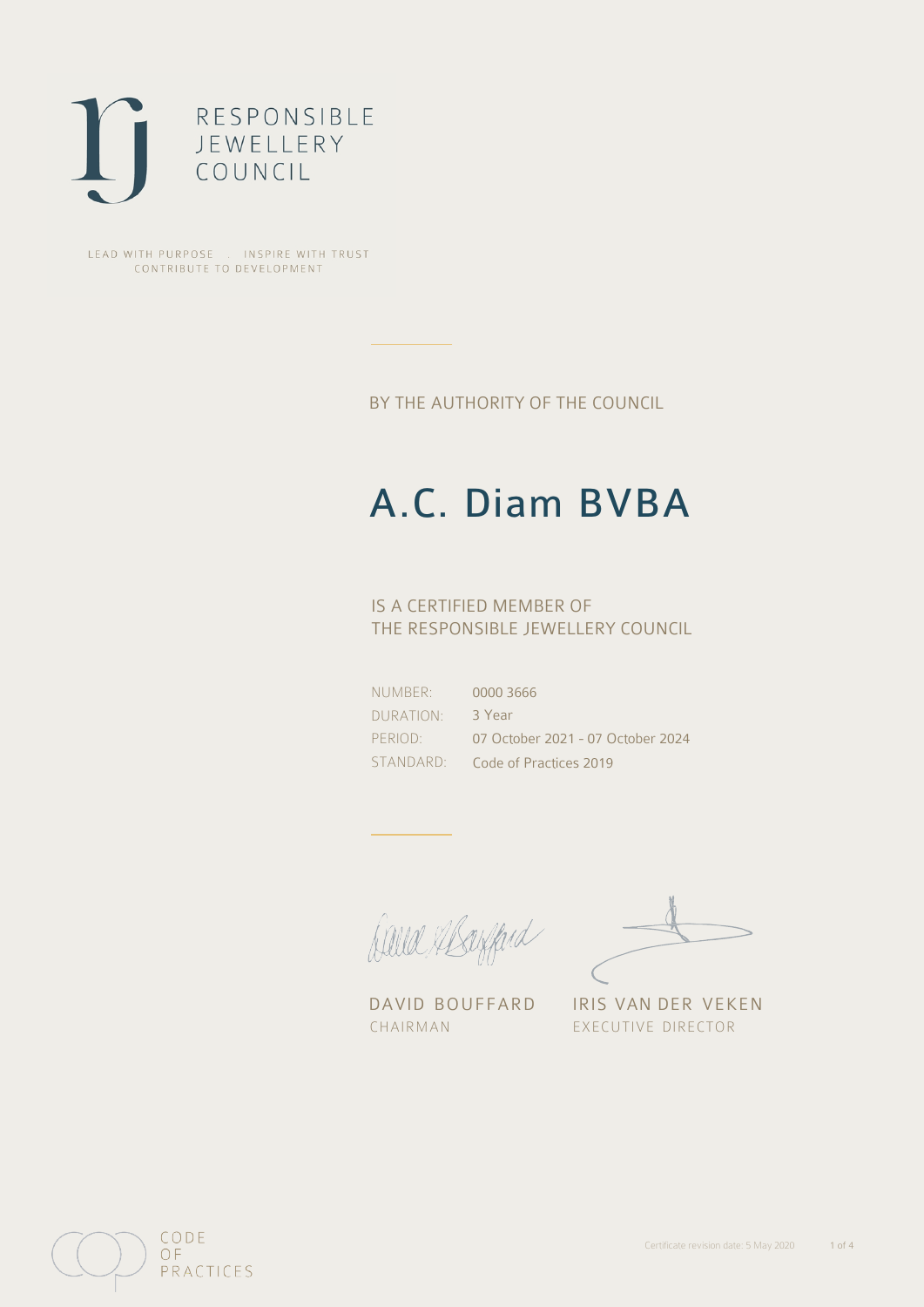

# **CERTIFICATION OVERVIEW**

| Diamonds and Coloured Gemstones Trader, Cutter and/or Polisher                                                                                                                                                                                                                                                                                                                                                                                            |
|-----------------------------------------------------------------------------------------------------------------------------------------------------------------------------------------------------------------------------------------------------------------------------------------------------------------------------------------------------------------------------------------------------------------------------------------------------------|
| 13 July 2021                                                                                                                                                                                                                                                                                                                                                                                                                                              |
| Re-certification                                                                                                                                                                                                                                                                                                                                                                                                                                          |
| Code of Practices 2019                                                                                                                                                                                                                                                                                                                                                                                                                                    |
| <b>SGS United Kingdom Limited</b>                                                                                                                                                                                                                                                                                                                                                                                                                         |
| 1. General requirements: 1-4, except 3.2<br>Responsible supply chains, human rights and due<br>2.<br>diligence: 5-14, except 7.1a, 7.3, 8, 9, 11.3, 13.2-4, 14.3<br>3. Labour rights and working conditions: 15-22, except 19.3,<br>21.3<br>4. Health, Safety and Environment: 23-27, except 23.10, 27.4<br>5. Gold, Silver, PGM, diamond and coloured gemstone<br>products: 28-30, except 28.2a, b, i, j, 30<br>Responsible mining: Not applicable<br>6. |
|                                                                                                                                                                                                                                                                                                                                                                                                                                                           |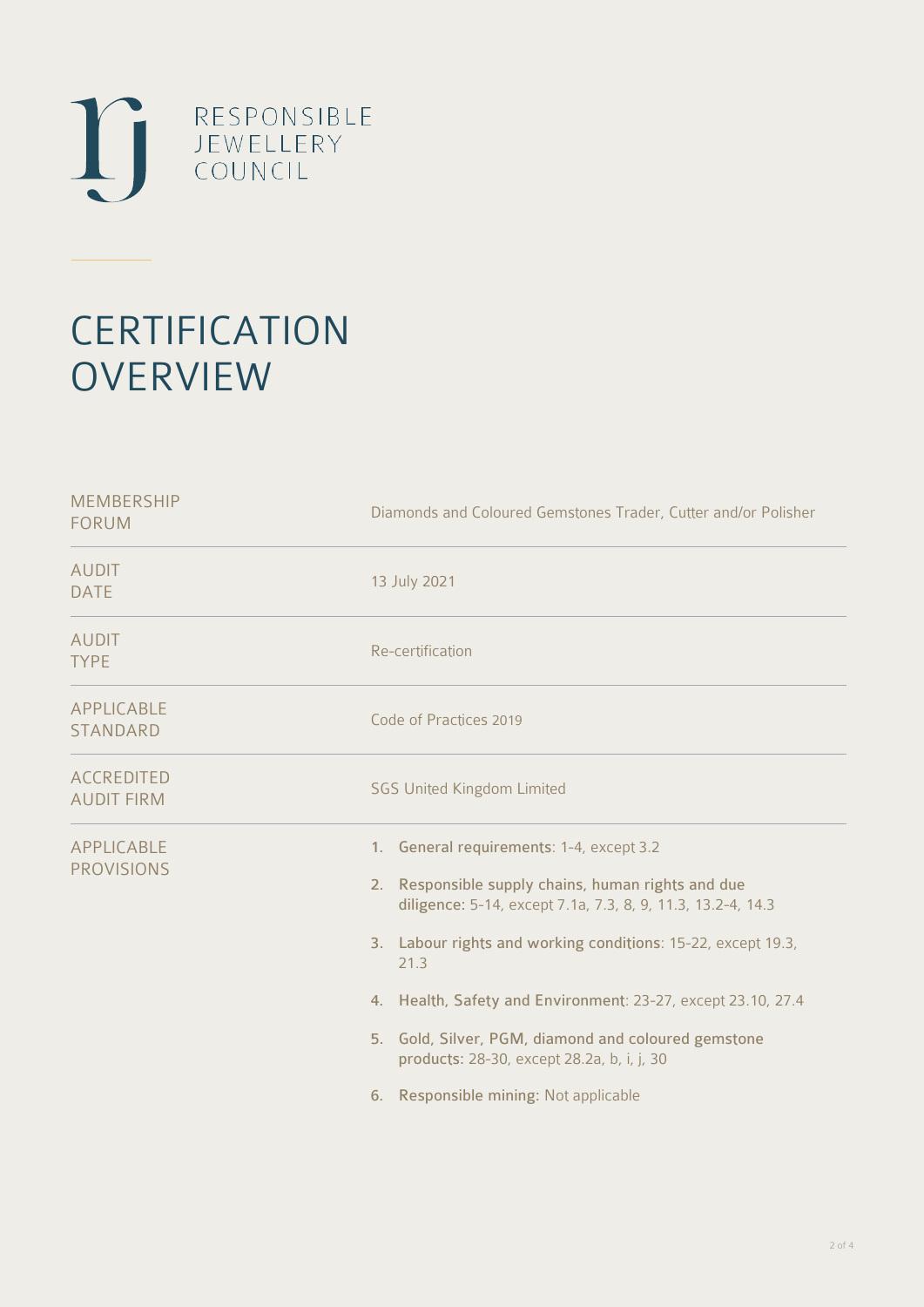| <b>PROVENANCE</b><br><b>CLAIMS</b>         | By shipping goods pursuant to this invoice, we warrant that, to the best<br>of our knowledge, the diamonds herein invoiced have not originated<br>from Zimbabwe and we have received similar assurance of non-<br>Zimbabwe origin from any supplier from whom we have obtained the<br>diamonds invoiced. |
|--------------------------------------------|----------------------------------------------------------------------------------------------------------------------------------------------------------------------------------------------------------------------------------------------------------------------------------------------------------|
| <b>AUDITOR STATEMENT OF</b><br>CONFORMANCE | Based on the scope and findings of the certification audit, the member<br>has demonstrated a conformance level consistent with a:                                                                                                                                                                        |
|                                            | 3 Year Certification                                                                                                                                                                                                                                                                                     |
| <b>NEXT AUDIT TYPE</b>                     | MID-TERM REVIEW (within 12-24 months):                                                                                                                                                                                                                                                                   |
|                                            | A. Mid-term review NOT required due to:                                                                                                                                                                                                                                                                  |
|                                            | No anticipated changes to the certification scope during the<br>certification period                                                                                                                                                                                                                     |
|                                            | 3 or less minor non-conformances with critical provisions or in<br>general identified by the audit (not covered by parallel audits<br>for schemes identified as equivalent to RJC's) for an individual<br>member in the mining sector or a non-mining sector member                                      |
|                                            | <25 full time equivalent personnel                                                                                                                                                                                                                                                                       |
|                                            | Low risk of non-conformances due to management controls                                                                                                                                                                                                                                                  |
|                                            | Existence of parallel audits for schemes recognised by RJC                                                                                                                                                                                                                                               |
|                                            | Strong internal controls ensuring effective review and closure<br>of corrective actions for non-conformances                                                                                                                                                                                             |
|                                            |                                                                                                                                                                                                                                                                                                          |
|                                            | B. Mid-term review (desktop only) required due to:                                                                                                                                                                                                                                                       |
|                                            | No impact on conformance levels from any changes to the<br>certification scope                                                                                                                                                                                                                           |
|                                            | 5 or less minor non-conformances with critical provisions or in<br>general identified by the audit (not covered by parallel audits<br>for schemes identified as equivalent to RJC's) for an individual<br>member in the mining sector or a non-mining sector member                                      |
|                                            | Possibility of remote verification of actions                                                                                                                                                                                                                                                            |

No risk to critical provisions

 $\bigcirc$